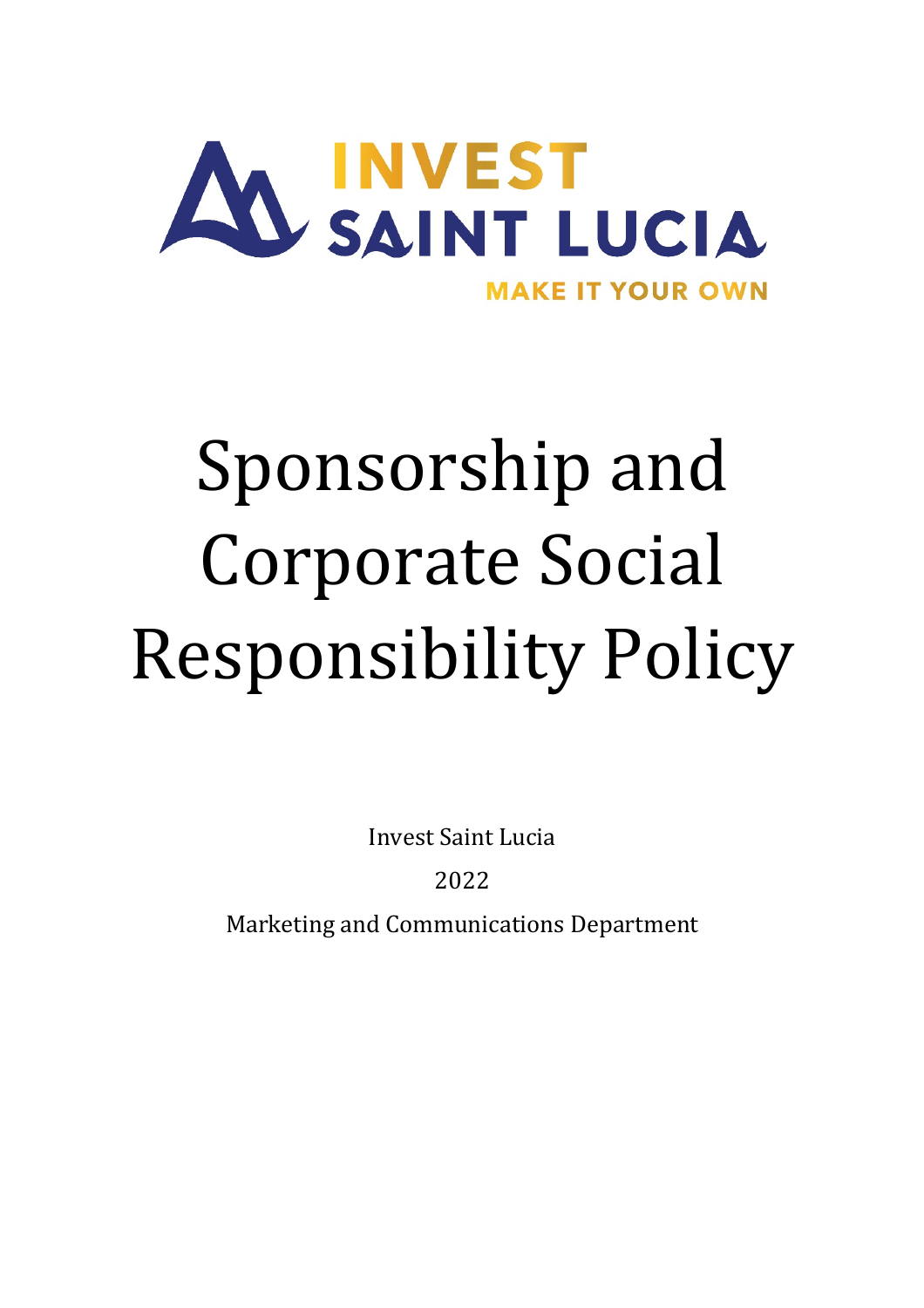# Contents

| 2. |     |  |  |  |
|----|-----|--|--|--|
| 3. |     |  |  |  |
|    |     |  |  |  |
|    |     |  |  |  |
|    |     |  |  |  |
|    |     |  |  |  |
|    | 3.5 |  |  |  |
|    | 3.6 |  |  |  |
|    | 3.7 |  |  |  |
| 4. |     |  |  |  |
| 5. |     |  |  |  |
| 6. |     |  |  |  |
|    |     |  |  |  |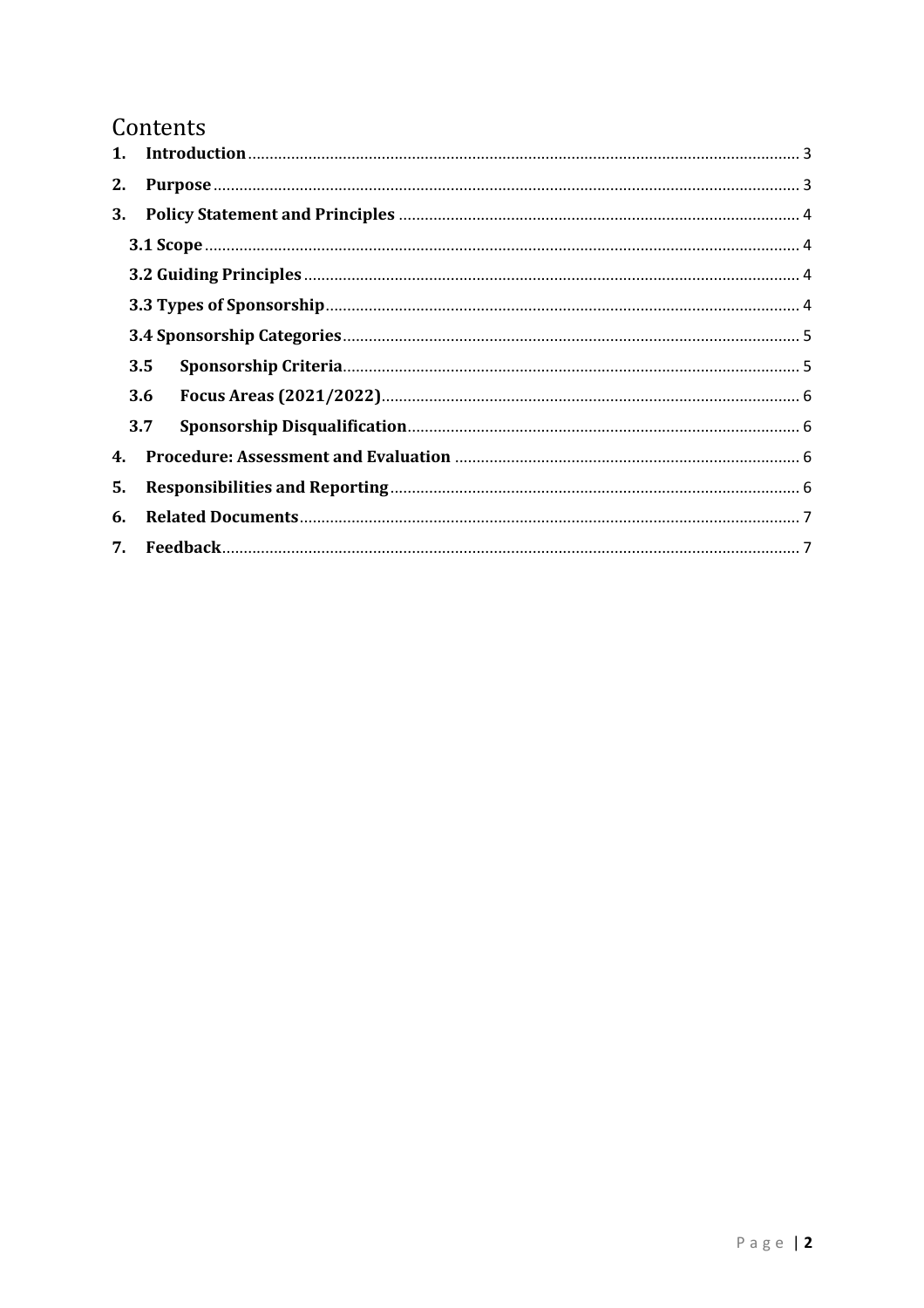# **1. Introduction**

Invest Saint Lucia (ISL) is a leading organisation in the country's corporate world and a primary provider of investment services and land developments—two vital resources for growth in economy and development. Over the past few years, ISL has progressed and at this stage in the agency's development, its image of success comes with more visibility and responsibility to set the bar of ethical behaviour.

Outbound sponsorships play an important role in promoting ISL to the local audience and reinforcing the brand, mission, and reputation of the agency within the wider community. Consequently, ISL has inculcated a corporate social responsibility in its public relations strategy, which will self-regulate the agency in remaining socially accountable to stakeholders, itself, and the public.

Practicing CSR means that the agency is contributing positively to enhance the society and economy of Saint Lucia though its everyday practices. Simultaneously beneficial to ISL and the community, CSR activities can boost the brand of the agency, create stronger bonds between the agency and its partners, and help employees feel more in touch with how the agency is connecting to the rest of the island.

Invest Saint Lucia receives many requests for outbound sponsorships, and as such, it is imperative that these are formally assessed, managed, and reported to ensure that funds are rigorously stewarded and to ensure that sponsorships provide measurable benefits and outcomes.

# **2. Purpose**

The purpose of this Sponsorship and Corporate Social Responsibility policy is to provide a governance framework for outbound sponsorship and corporate social responsibility activities. It provides information to assist ISL team and external organisations in assessing whether a sponsorship opportunity is a good fit for the agency and provide direction on how sponsorship arrangements should be effectively managed to mitigate risk and provide value for money to ISL. In addition, this Policy serves to:

- Coordinate the agency's sponsorship activities
- Ensure the sustainability of the sponsorship activity
- Assess the value of the sponsorship activity and return on investment
- Provide a foundation for sponsorship requests to be assessed fairly and equally
- Ensure that the agency abstract the full potential from sponsorship agreements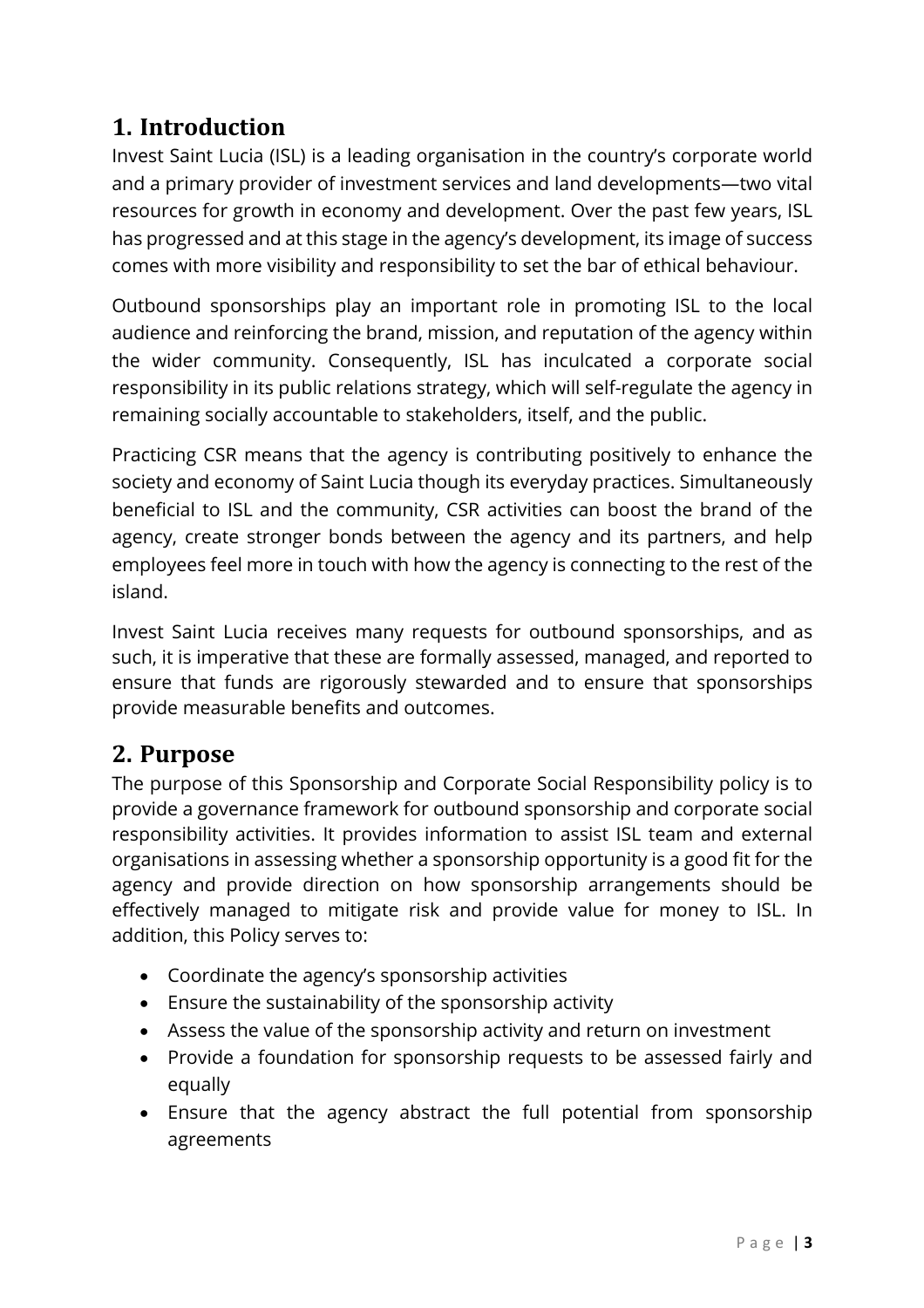# **3. Policy Statement and Principles**

## **3.1 Scope**

This policy relates to all applications for sponsorship from ISL, the ISL staff or third parties acting on behalf of the agency, and all agency departments participating in sponsorship activities that include the use of the ISL brand, authorised logo, image, and name.

#### **3.2 Guiding Principles**

- Activities will be consistent with ISL's overall mission and vision.
- The activity will be consistent with ISL's overall goals and objectives of advancing Saint Lucia's socio-economic development.
- The activity will demonstrate ISL's commitment to its tripartite approach to development—economic viability, social equity and environmental sustainability.
- The activity should fit broadly within the areas of environmental sustainability/conservation, entrepreneurship, education, human/social development, youth development and productivity.
- Community service needs will be assessed and met within the broad scope of ISL's core functions and resources.
- The activity should build on the ISL brand to enhance identity and reputation, providing opportunities for ISL to connect with target audiences and promote brand messages.
- All sponsorship applications, regardless of the extent or type of funding or potential funding source, must be submitted to the agency for consideration and sent to the Marketing and Communications department.
- Sponsorships will be limited to the available funds and the agency reserves the right to reject requests based on short and long-term budgetary planning.
- Where the sponsorship program is an ongoing/annual event, continuation of sponsorship will not be guaranteed and unless agreed upon prior, will require the applicant to re-apply.
- Sponsorships will be granted within the budgetary allotment set by ISL's management.

#### **3.3 Types of Sponsorship**

Sponsorship can take two forms:

• In-kind sponsorship which can be promotional support, use of ISL's promotional tools such as internal and external newsletters, social media and web pages and email, or the use of the agency's facilities (buildings,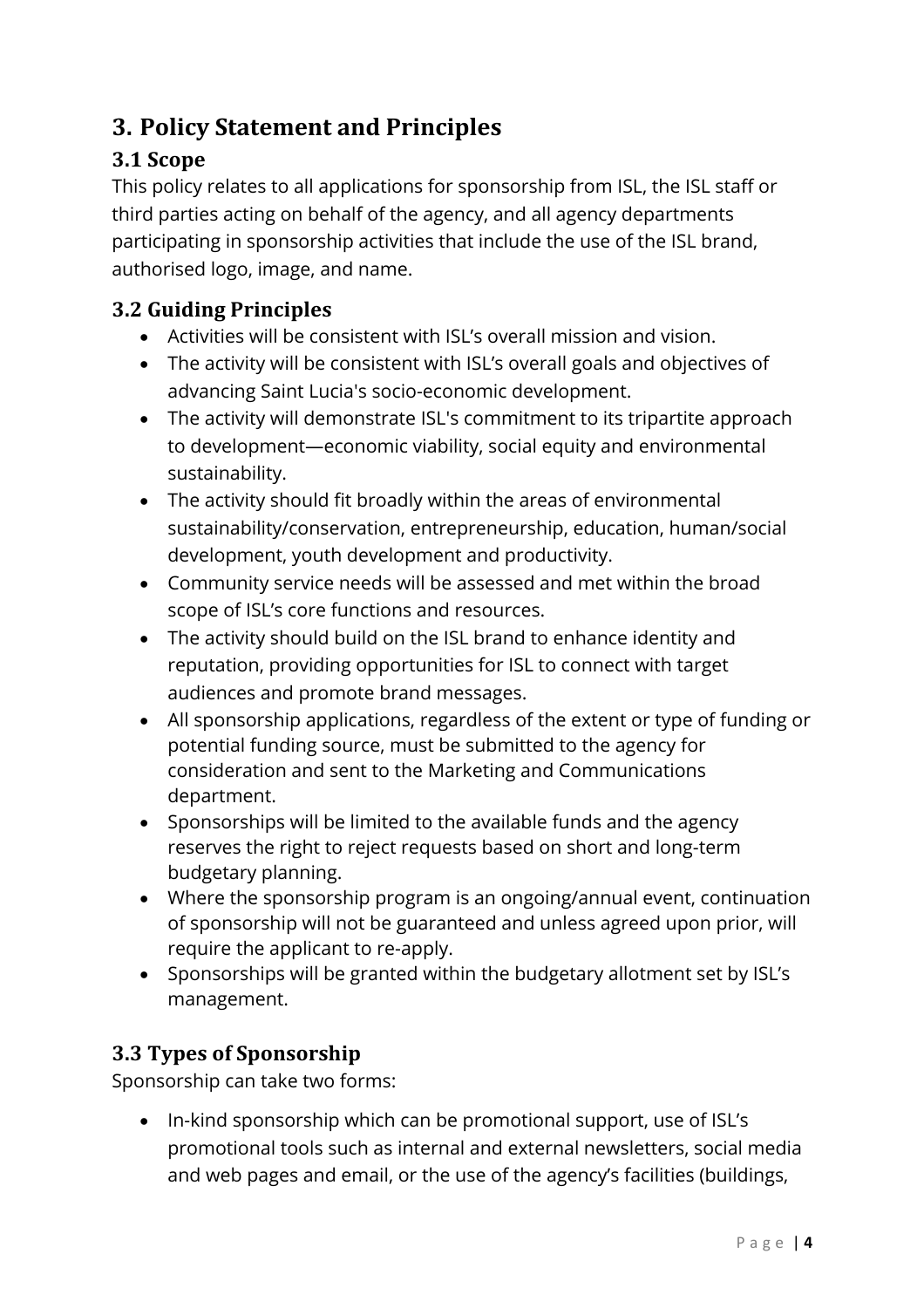grounds, equipment) and intellectual expertise (staff), or ISL's branded merchandise.

• Financial support which will be a monetary amount for which ISL is invoiced.

#### **3.4 Sponsorship Categories**

ISL has two sponsorship classifications to provide either in-kind and/or financial support:

- Corporate
- Community Outreach

#### **3.5 Sponsorship Criteria**

Sponsorships for all categories should possess the following common core criteria:

- Consistent with the agency's brand attributes, strategic direction and core values
- Provide mutually beneficial outcomes
- Enhances the agency's reputation
- Provide promotional opportunities for the agency
- Strengthens and supports brand awareness

#### **Corporate**

In this category, ISL will provide support to an organisation or project that will enhance ISL's corporate reputation. Approved corporate sponsorships must provide benefit to the agency, must be relevant to regional, state, national or international audiences and must magnify ISL's profile and corporate citizenship credentials.

#### **Community Outreach**

In this category approved community engagement sponsorship must meet guiding principles and the following additional criteria:

- creates opportunities for ISL to forge relationships with community organisations and leaders
- preferably provides opportunities for staff and participation
- demonstrates ISL's commitment to good corporate citizenship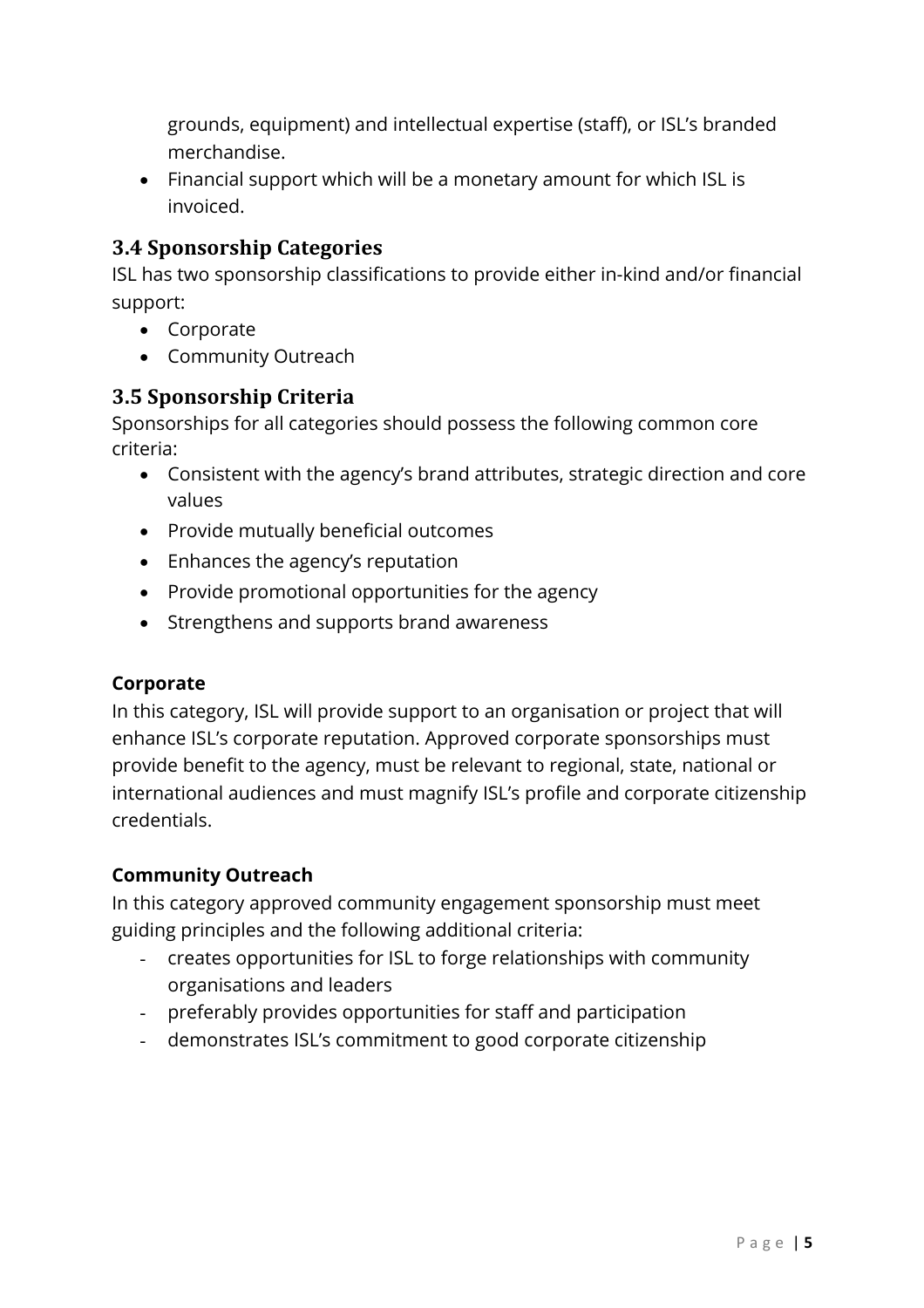## **3.6 Focus Areas (2021/2022)**

Sponsorships for the following main areas would be considered for the year 2022:

- Entrepreneurship
- Innovation
- STEM (Sciences, Technology, Engineering and Mathematics)
- Youth development

#### **3.7 Sponsorship Disqualification**

ISL will **NOT** consider applications:

- which do not reflect the agency's core values or strategic direction
- for sponsorship for an activity which can be construed as discriminatory
- for sponsorship for a political party, campaign, or activity
- for sponsorship of an individual
- for funding of a business or activity that is solely for personal income/gain
- any activity regarded as a conflict of interest

## **4. Procedure: Assessment and Evaluation**

The Marketing and Communications Department, with guidance from the CEO's Office, will assess sponsorship requests and respond within a month of receipt.

The Marketing Manager must review all brand-related applications before approval. The department will contact applicants to come to an agreement for sponsorship. The department will evaluate each approved sponsorship to determine whether the activity was successful and met the requirements of both parties.

All sponsorship approvals:

- must be for a reputable organisation
- amounting to EC\$3,000 and over must correspond with a filled and signed Sponsorship Commitment Form
- amounting to \$5,000 and over must be approved by the CEO
- amounting to \$20,000 and over must be reviewed by the Board of **Directors**

# **5. Responsibilities and Reporting**

• All sponsorships requested, whether accepted or declined, should be inputted into the sponsorship reporting document. All approved sponsorships should be inputted into monthly report.